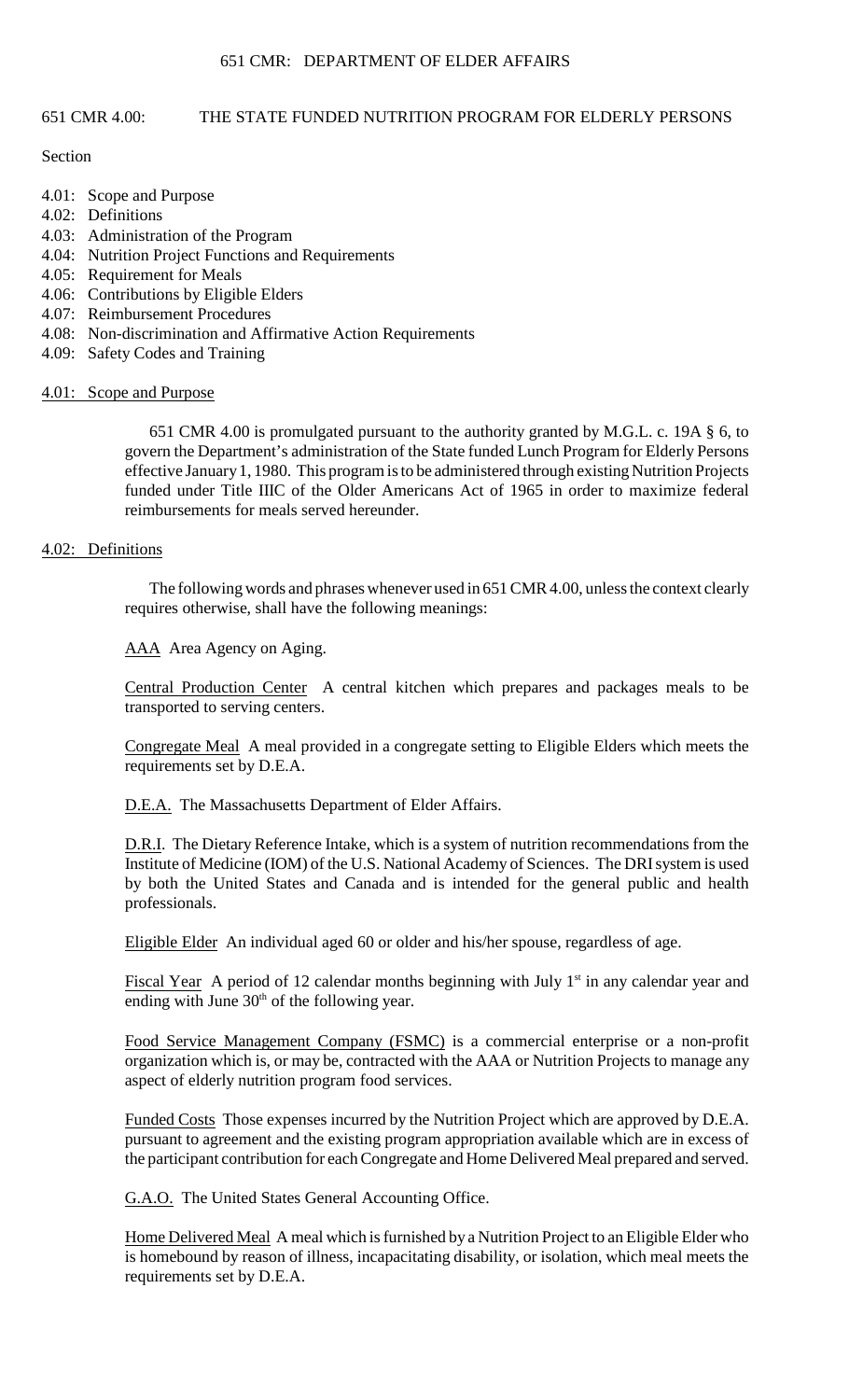#### 4.02: continued

H.H.S. The United States Department of Health and Human Services.

Meal Site The locations where each Nutrition Program serves Congregate Meals.

Nutrition Project An organization which is the recipient of a grant from the appropriate Area Agency on Aging to provide nutrition services or which has the administrative authority under contract to provide nutrition services under Title III-C to a Project Area, and which participates in this Program.

Nutrition Services Those federally funded services required to be provided by Nutrition Projects to Eligible Elders in accordance with Title III-C, including but not limited to Congregate Meals and Home Delivered Meals.

Program The Private Vendor Portion of the School Lunch Program commencing on or after January 1, 1980.

Project Area The geographic area served by a Nutrition Project as defined by D.E.A.

 Title III-C Title III-C of the Older Americans Act of 1965, (42 USC 3030e *et seq.*) by the Comprehensive Older Americans Act Amendments of 1978

U.S.D.A. United States Department of Agriculture.

#### 4.03: Administration of the Program

(1) Each Nutrition Project taking part in the State Funded Nutrition Program will enter into a written agreement with D.E.A.

(2) All written agreements shall be on a form approved by D.E.A.

(3) If for any reason, D.E.A. is unable to enter into or renew a written agreement with a Nutrition Project, it may contract with another Nutrition Project either directly or through the Area Agency on Aging (AAA) in that local area.

#### 4.04: Nutrition Project Functions and Requirements

Pursuant to the agreement with D.E.A. each Nutrition Project shall agree to meet the following requirements:

(1) Congregate Meals.

(a) Each Nutrition Project shall provide to Eligible Elders a hot or other appropriate Congregate Meal.

(b) Each Congregate Meal served shall contain a minimum of  $\frac{1}{3}$  of the daily recommended dietary allowances as established by the Food and Nutrition Board of the National Academy of Sciences, National Research Council and shall comply with D.E.A. meal requirements stated in 651 CMR 4.07.

(c) The Nutrition Project shall locate Meal Sites as close as possible, preferably within walking distance, to the majority of Eligible Elders, and give preference to community facilities in the selection of such sites.

(2) Home Delivered Meals.

 (a) Each Nutrition Project shall provide a home-delivered meal to those Elders who are determined to be unable to prepare nutritionally adequate meals or attend a congregate meal site.

(b) Each Home Delivered Meal served shall contain a minimum of  $\frac{1}{3}$  of the daily recommended dietary allowance as established by the Food and Nutrition Board of the National Academy of Sciences - National Research Council and shall comply with D.E.A. meal requirements stated in 651 CMR 4.05.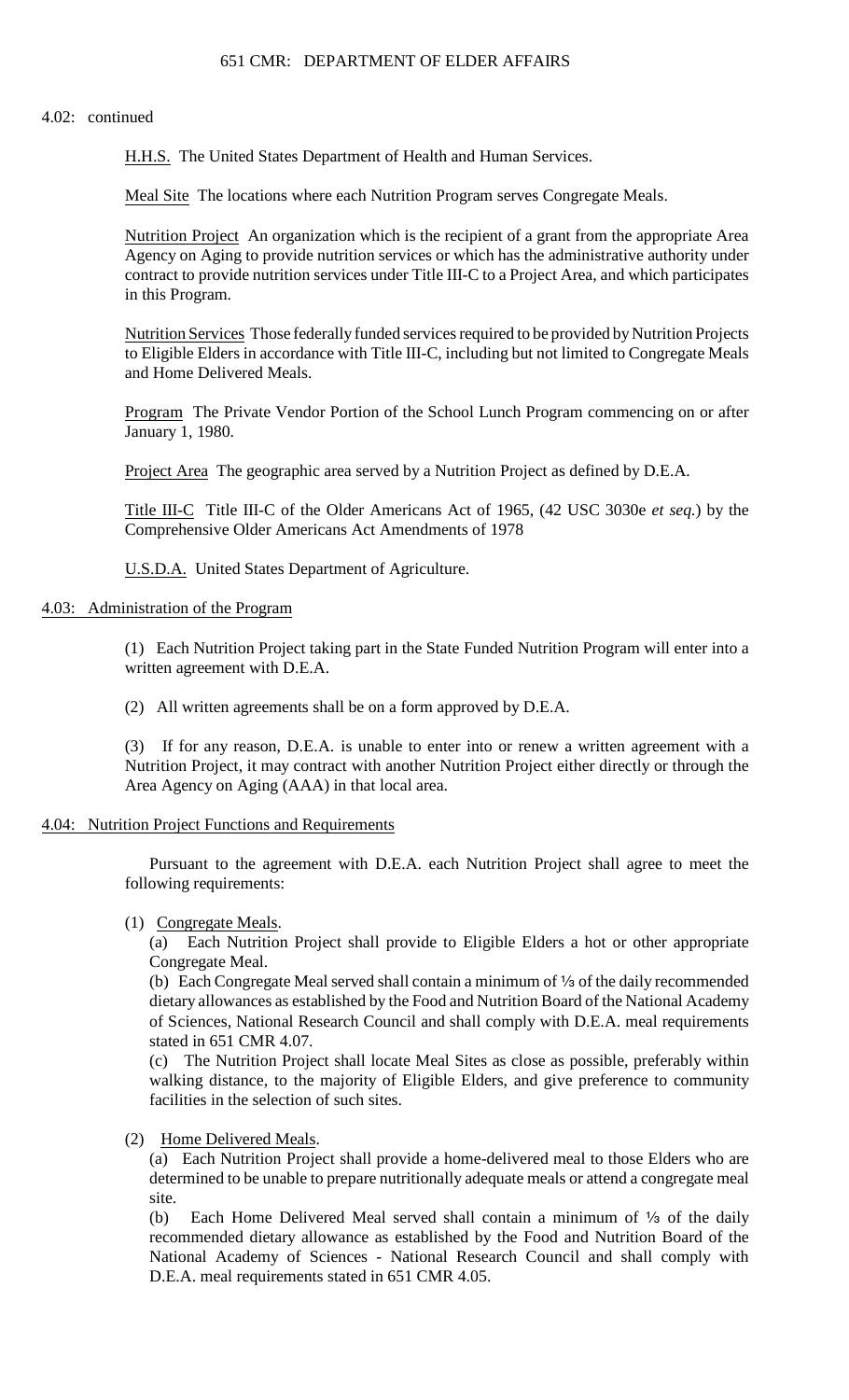- (c) Each Nutrition Project which provides Home Delivered Meals may purchase such meals from a FSMC, where one exists, which:
	- 1. demonstrates proven ability to provide Home Delivered Meals effectively and at reasonable cost; and
	- 2. agrees to comply with applicable regulations under this part.
- (d) Only when there is no existing organization which meets the criteria specified in
- 651 CMR 4.06(2)(f), may the Nutrition Project furnish Home Delivered Meals directly.

 provided which takes into consideration the income ranges of older persons in the community. (3) Each Nutrition Project shall give each Eligible Elder who participates in the Program an opportunity to voluntarily contribute to part or all of the cost of each meal provided in compliance with the requirements set forth in 651 CMR 4.08. In implementing 651 CMR 4.04(3), the Sponsoring Agency shall develop a suggested contribution schedule for meals

(4) Each Nutrition Project is encouraged to provide special menus, where feasible and appropriate, to meet the particular dietary needs arising from the health requirements, religious requirements, or ethnic backgrounds of the Eligible Elders served.

(5) Each Nutrition Project that does not use the services of a FCMC shall maintain facilities for storing, preparing and serving food.

 (6) Each Nutrition Project shall ensure that its FSMC complies with all applicable State and local health and sanitation laws and regulations in its storage, preparation and service of food.

(7) Each Nutrition Project shall submit claims for reimbursement in accordance with procedures set forth by D.E.A. in an Agreement between D.E.A. and/or the Nutrition Project within whose Project Area it is located.

(8) Each Nutrition Project shall keep and maintain such records and make such reports as are required byD.E.A. for the collection and collation of fiscal and programmatic information. Such records shall include but not be limited to the following:

- (a) Daily number of Congregate and Home Delivered Meals served to Eligible Elders.
- (b) Program Income:
	- 1. from donations from Eligible Elders;
	- 2. from Federal and State reimbursements;
	- 3. from all other sources.
- (c) Program costs (supported by invoices, receipts or other evidence of expenditures):
	- 1. for food;
	- 2. for labor;
	- 3. for other allowable costs.

Such records, including menus, shall be maintained for a period of three years after the end of the fiscal year to which they pertain.

 place. These accounts and records shall also be made available for purposes of review and audit (9) Upon request, each Nutrition Project shall make all accounts and records pertaining to the Program available to D.E.A. for audit and administrative review at any reasonable time and to authorized agents or employees of H.H.S., G.A.O., or N.E.S.F.S. at any reasonable time or place.

#### 4.05: Requirements for Meals

(1) General Requirement. The Congregate Meal and Home Delivered Meal offered to Eligible Secretary of Agriculture and meet a minimum of 331/3% of the dietary reference intakes (DRI) Elders shall comply with the most recent *Dietary Guidelines for Americans*, published by the established by the Food and Nutrition Board of the Institute of Medicine of the National Academy of Sciences.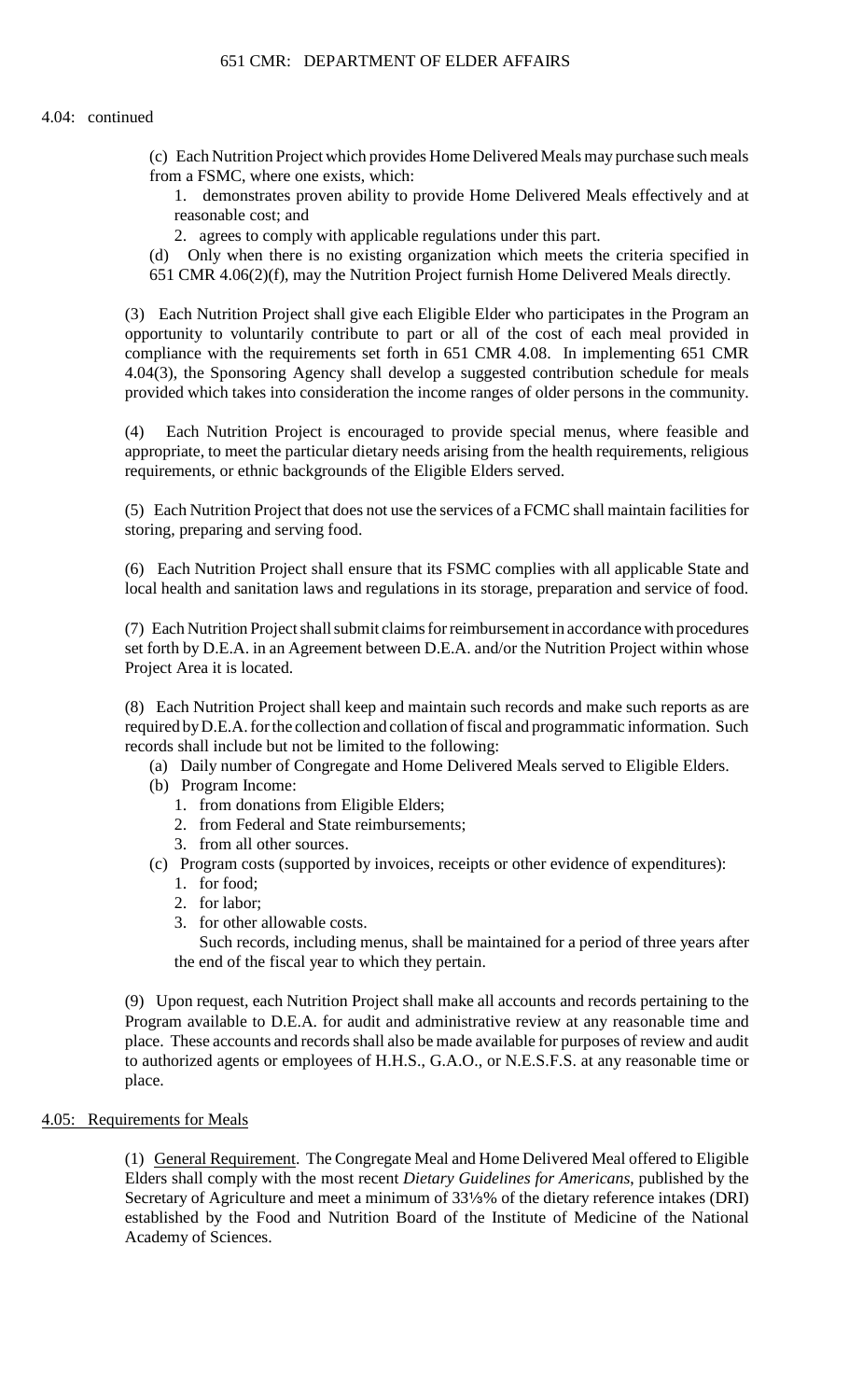#### 4.05: continued

 (2) Menu Preparation. Each Nutrition Project, or the organization with whom it contracts for the preparation of its Congregate Meals or Home Delivered Meals shall prepare a menu adhering to the  $\frac{1}{3}$  of the daily recommended dietary allowance requirements stated in 651 CMR 4.05(1) one month prior to the implementation of the menu.

(3) Food Components. A Congregate Meal or Home Delivered Meal shall contain, at a minimum, each of the following food components in the amounts indicated:

 (a) Three ounces (edible portion as served) of lean meat, poultry or fish (with more emphasis on the latter two) or two ounces of cheese; or one egg; or one half cup of cooked dry beans or peas; or an equivalent quantity of any combination of the above listed foods. To be counted in meeting this requirement, these foods must be served in a main dish or in a main dish with another menu item.

(b) Two ½ cup servings of fruit and/or vegetables, with emphasis on Vitamin C and green and yellow leafy vegetables. Fruits should be fresh, when in season and cost permitting, or canned in water or light syrup. Vegetables should be fresh or frozen, and if canned, the sodium content should be reviewed prior to use. Full strength unsweetened vegetable and fruit juices may be counted to meet not more than  $\frac{1}{4}$  of this requirement.

 (c) One slice of whole grain or enriched bread or alternate. Rice and pasta products are considered bread alternatives and not a vegetable substitute. Potatoes, however, are considered a vegetable alternative and can be used accordingly.

(d) One teaspoon butter or fortified margarine.

 (e) One ½ cup dessert (optional if fruit or fruit juice is already present on menu). Encourage fruits for desserts and refrain from concentrated sweets.

- (f) One ½ pint of fluid milk, preferable non or low-fat.
- (g) Coffee and tea may be offered in addition to the milk and not substituted for it.

## 4.06: Contributions by Eligible Elders

(1) Opportunity to Contribute. Each Nutrition Project shall:

(a) give each Eligible Elder who participates in the Program information about the cost of providing the Congregate or Home Delivered Meal;

 (b) give each Eligible Elder who participates in the Program an opportunity to contribute to part or all of the cost of the Congregate or Home Delivered Meal provided;

 (c) tell each Eligible Elder who participates in the Program that he or she may decide freely whether or not to contribute;

- (d) avoid the appearance of pressure to contribute;
- (e) protect the privacy of each Eligible Elder with respect to his or her contribution;
- (f) have appropriate procedures in effect to safeguard and account for all participant contributions;
- (g) use all contributions to increase the number of meals served under the Program.

(2) Failure to Contribute. No Nutrition Project shall deny an Eligible Elder a Congregate or Home Delivered Meal because that person fails to contribute.

(3) Collection and Protection of

(a) D.E.A. may specify general standards for the collection of contributions for Program participants in its agreements with each Nutrition Project.

(b) Each Nutrition Project shall deposit participant contributions in a bank as often as the amounts warrant, but no less than weekly. Each Nutrition Project shall insure that proper safeguards are employed to protect cash pending deposit and personnel handling cash.

## 4.07: Reimbursement Procedures

Reimbursement payments shall be made by D.E.A. to Title III-C Nutrition Projects.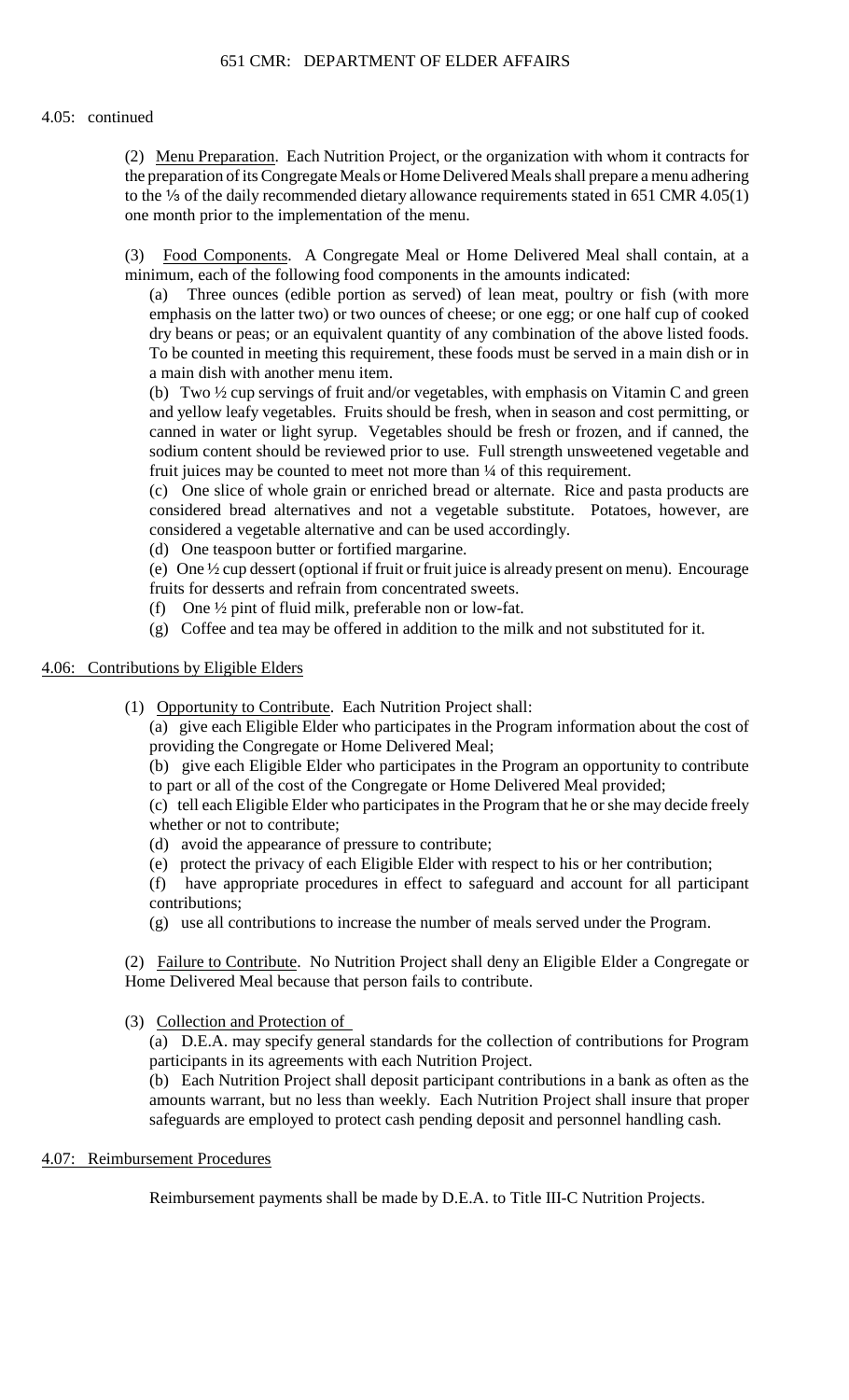#### 4.08 Non-discrimination and Affirmative Action Requirements

(1) Non-discrimination in Service Delivery.

(a) The Nutrition Project shall not deny Congregate Meals to an Eligible Elder or deny Home Delivered Meals to an Eligible Elder who has been determined to be in need of such meals on the basis of race, color, religion, sex, age, national origin, ancestry, physical or mental disability, or because such person is a recipient of Federal, State, or local public assistance or housing subsidy.

- (b) The Nutrition Project shall reasonably accommodate participants with disabilities.
- (c) Each Nutrition Project shall comply with the applicable provisions of:

1. Title VI of the Civil Rights Act of 1964 (42 USC 2000d *et seq*.) which prohibits discrimination on the basis of race, color, or national origin;

 activities when viewed in their entirety, to be readily accessible to disabilityped persons; 2. Section 504 of the Rehabilitation Act of 1973 (42 USC 794) and the regulations promulgated thereunder (45 CFR Part 84) which prohibits discrimination against qualified disabilityped individuals on the basis of disability in any program or activity receiving or benefitting from Federal financial assistance and requires programs and 3. The Commonwealth's Executive Order 526, prohibiting discrimination based on disability;

4. M.G.L. c. 151B § 4(10) which prohibits discrimination in furnishing services on the grounds that an individual is a recipient of Federal, State or local public assistance or housing subsidies.

(2) Non-discrimination In Employment.

(a) The Nutrition Project shall not discriminate against any qualified employee or applicant for employment because of his or her race, color, age, national origin, ancestry, religion, or physical or mental disability.

(b) Each Nutrition Project shall comply with the provisions of:

 1. M.G.L. c. 151B s.4(1) which prohibits discrimination in employment on the basis of race, color, religion, sex or national origin, creed, ancestry or age;

 2. D.E.A. Regulations 651 CMR 8.00, *Discrimination Based on Age in Agencies and Organizations in Receipt of Funds from the Department of Elder Affairs*.

 make reasonable accommodations to known physical or mental limitations of otherwise 3. Section 504 of the Rehabilitation Act of 1973 (29 USC 794) and the regulations promulgated pursuant thereto (45 CFR 84) which prohibits discrimination against qualified disabilityped individuals on the basis of disability and requires employers to qualified disabilityped applicants or employees; and

 4. The Commonwealth's Executive Order 526 regarding non-discrimination based upon disability.

(3) Other Applicable D.E.A. Requirements. Each Nutrition Project shall comply with the D.E.A. Program Instruction (EOEA-PI-04-05) Governing the Protection of Clients Who are Participants in Research Projects.

(4) Affirmative Action. Each Nutrition Project with a contract with D.E.A. and the applicable Nutrition Project with a value of \$10,000 or less shall have in effect a policy of affirmative action which fulfills the applicable requirements of State Executive Order 526. A Nutrition Project with such a contract with a value of more than \$10,000 shall have in effect, maintain, and adhere to an Affirmative Action Plan which fulfills the applicable requirements of State Executive Order 526 well as those requirements set by D.E.A.

## 4.09: Safety Codes and Training

Each Nutrition Project shall take all steps necessary to ensure the safety of all Program participants. These steps shall include but not be limited to the following:

(1) Document that all Meal Sites are in compliance with State and local health and fire standards.

(2) Train all site project personnel and key volunteers in emergency procedures and choke saving procedures.